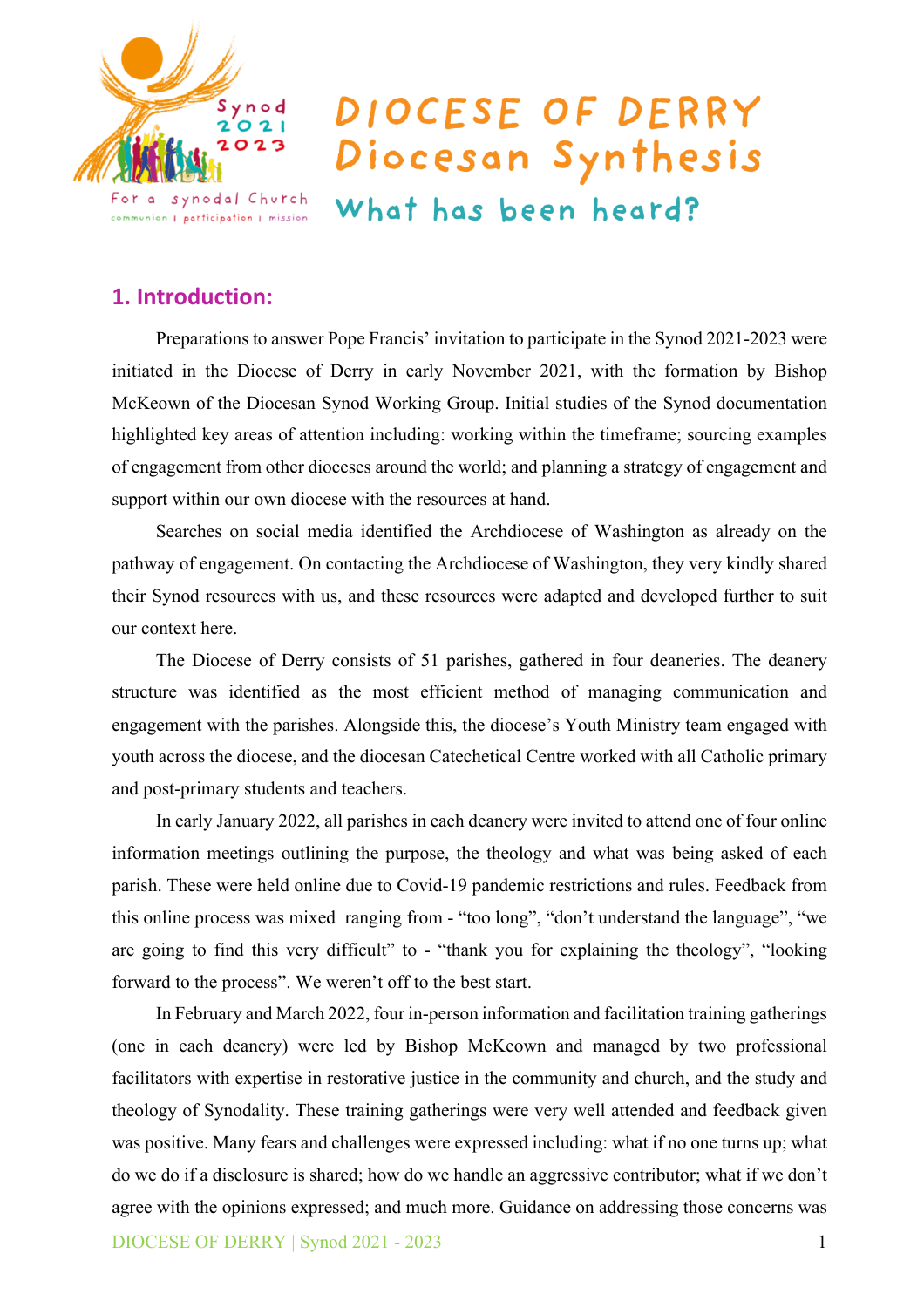explored and solutions found within each gathering.

Parishes were encouraged to hold their 'listening gatherings' in an atmosphere of prayer, welcome and hospitality. Parishes could choose and adapt any number of questions from those supplied that they felt appropriate to their audience. Some parishes also used questionnaires. The responses from these sessions were submitted by the end of April. This was followed by four facilitated deanery gatherings where parish findings were shared, prayed with and discerned together under the themes of Communion, Participation and Mission.

35 of our 51 (over 68%) parishes held 'listening gatherings' along with many individuals young and old, small groups, organisations and schools. A few parishes expressed their disappointment at the numbers that attended despite the work they did to promote the gatherings. Some parishes that used the strategy of explanation and invitation by a layperson at Sunday or weekly Masses reported high numbers of attendees. There may be learning to be considered in this.

Taking into account the fears and apprehension shared at the beginning of this process, the response and participation in the process has been very positive and encouraging. The following is a synthesis of what has been heard and shared.

# **2. Synthesis:**

#### **a. Communion**

'*The Church is in Christ like a sacrament or as a sign and instrument both of a very closely knit union with God and of the unity of the whole human race.' (Lumen Gentium 1)*

Building communion comes when people, no matter how diverse, gather to share their faith and live out God's call. There was a strong desire among those who participated in the Synodal process for improving communion and connectedness. The Church should be a safe environment for all. Parishes within the Irish Church benefit from other strong communities that are very much integrated into the weekly life of many, most notably in community life outside of Derry City such as the voluntary sporting organisation the GAA, as players, volunteers and supporters of all ages. The Church is seen as '*a firm anchor'* providing guidelines for living.

In the conversations, the celebration of Mass was recognised by many as central to the practice of their faith. Participants felt it was important to maintain and build our Mass-going community. They expressed joy at participating in the Mass and this was missed by many during the pandemic. It was shared that thankfully, people are returning but some are not - some due to fear, with others having formed new habits or found alternative ways to spend a Sunday morning. For some, it was the importance of community that is bringing them back and gathering as a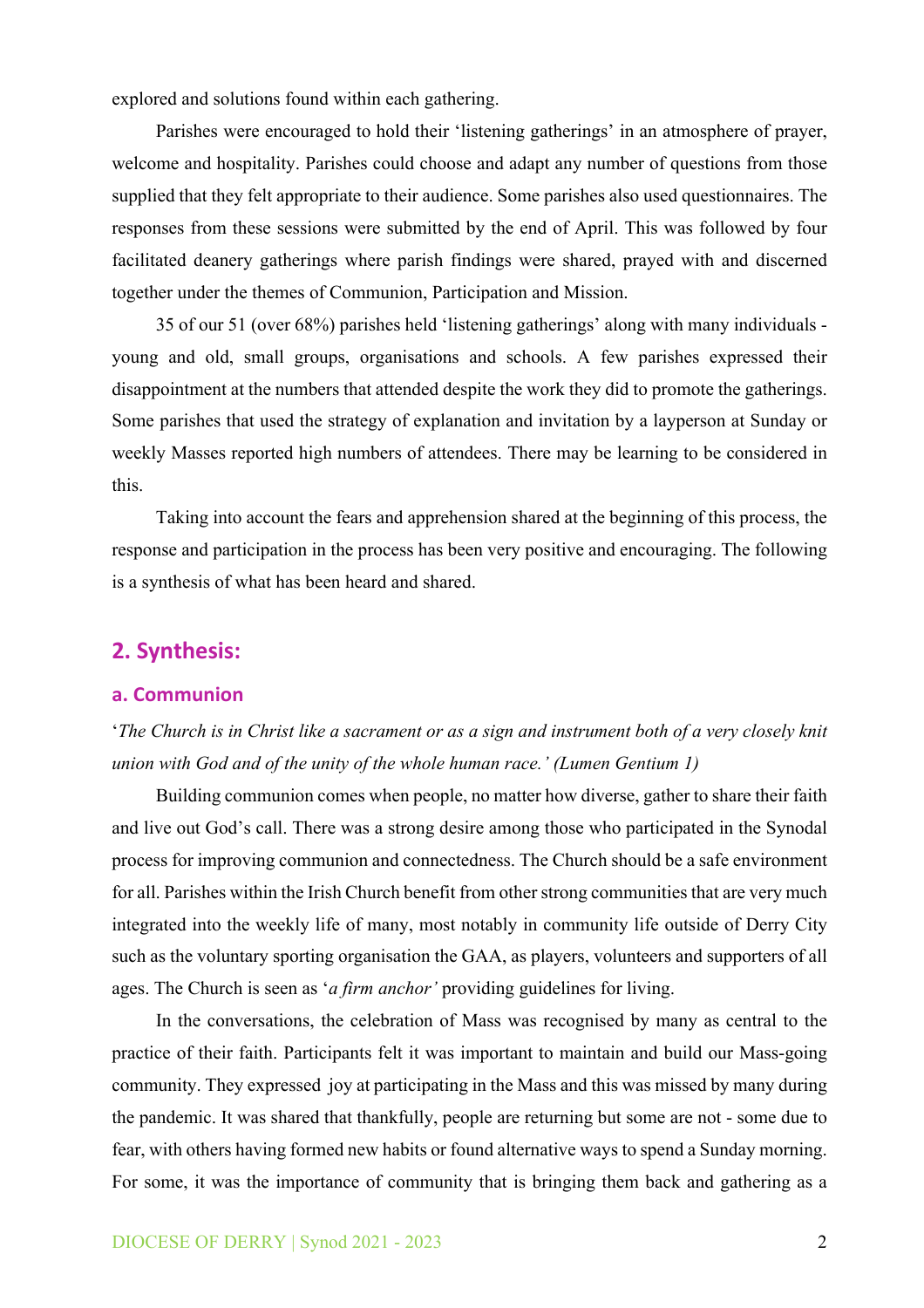community is essential. Others said that they aren't getting nourished deeply in the Church - '*they are hanging on by their fingertips*.' It was said that some people feel wounded, but they are still passionate about their church. They described the Church as losing touch with '*the simpleness of Jesus'* and this gap encourages people to look for communion/community elsewhere, to '*hang in with people who are broken.'* One person commented that the Church was '*like a field hospital*.'

People expressed that they gather in communion to encounter God in the Mass and through others although some did not experience this. Many said that it is important that everyone feels welcomed into our communities but were not sure if we are always openly welcoming. People can experience a sense of believing but not belonging. Many spoke of belonging to one parish community and the importance of maintaining that identity in times of change. It was said that we are a middle class, educated Church and that we need to widen roles for lay people to use everyone's talents*, 'a welcome for all by participating through lived experience.'*

Participants spoke of some people feeling judged or excluded by the Church or faith community - or felt the need to exclude themselves - because of their life experiences, their experiences of Church or church community or their life choices. This prevented some individuals from coming to Mass or volunteering to be part of parish ministries. Many spoke of their disappointment and shame associated with historical abuse within the Church as well as in other organisations.

There was frequent mention of the possibility of providing hospitality on a regular basis after Masses and more social events to increase the sense of community and welcome.

The importance of a physical welcome through being able to easily access our church buildings was mentioned. How thoughtfully do we ensure good access for those with mobility difficulties, parents with prams, those with hearing or sight difficulties? The church building should be welcoming with relevant information clearly displayed, for example the name of the church, Mass times, what is happening in the parish, contact information.

People welcomed how technology and social media, used correctly, has enhanced the sense of communion although it was recognised that it could not be accessed by all. It is being used to share information, both practical and spiritual, and it can be used to invite and engage with a wider audience. Its reach is shown to be far beyond the physical boundaries of a parish and diocese and creates a sense of communion with those further afield, especially family living abroad. However, it is recognised that technology cannot replace the importance of gathering in person as part of the community. Webcam at Mass had a very important role to play during the pandemic, serving as an *'emotional and spiritual connection,'* and continues to be for those who are unable to attend church. There are those who hadn't engaged with Mass before who started to engage during the pandemic because it gave access to community.

#### DIOCESE OF DERRY | Synod 2021 - 2023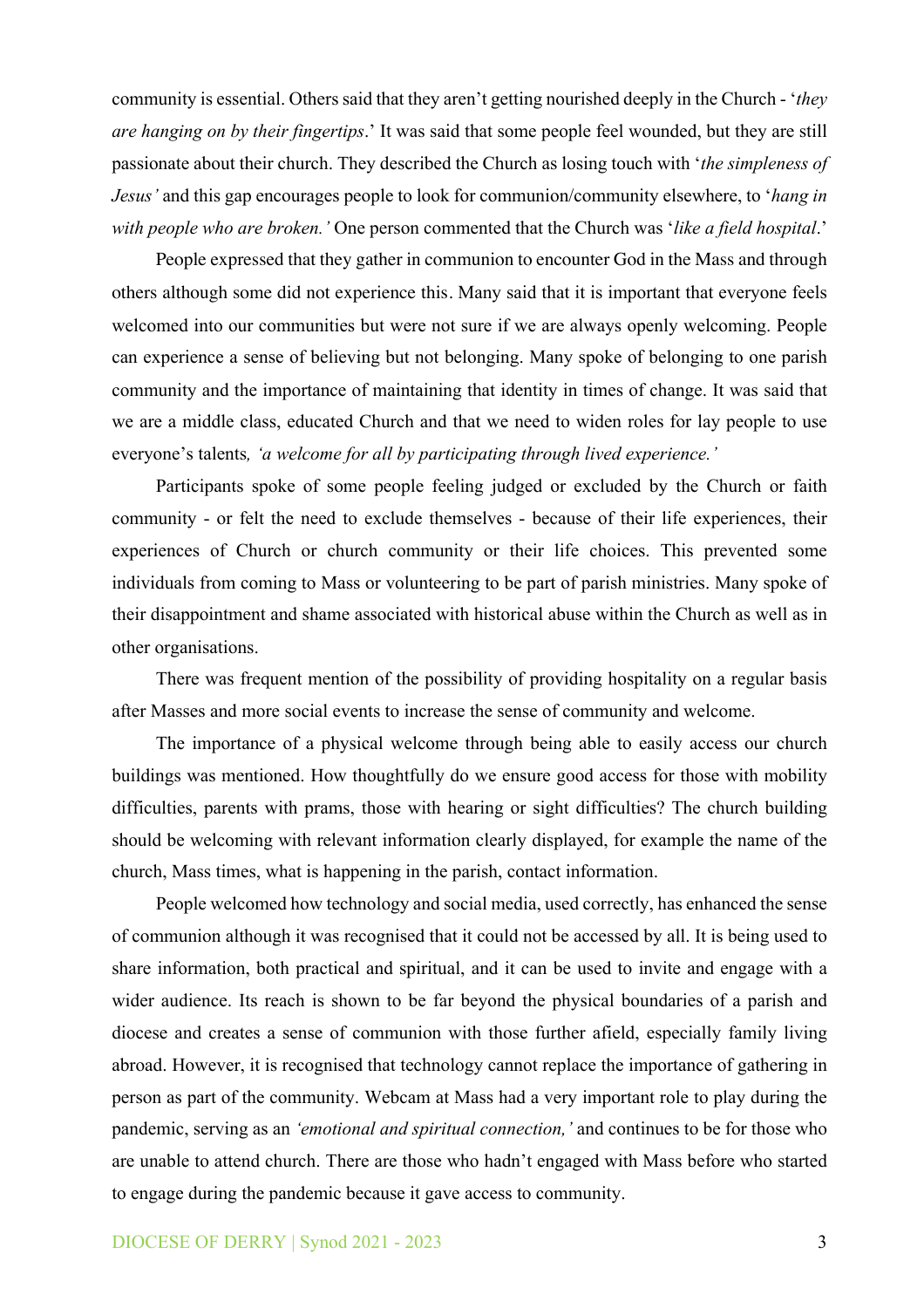The young people who participated in our Synodal pathway have expressed, along with others, the importance of youth within our Church communities. It was felt that there should be a process that supports them in their faith development from Baptism all the way through to other sacraments such as Confession, Communion, Confirmation and beyond – *'we need a group to nurture people and support them on their way, on their faith journey.'*

There was recognition that currently many parents don't have a full understanding of faith themselves and so do not feel equipped to pass on the faith or walk with others in faith. There may now be two generations who feel disconnected from the Church. Parents and grandparents shared a sense of failure and sadness at not having passed on the faith to the next generations. There is a disconnect between faith being learned in school but not practised or discussed at home or in the parish. Older people are worried about having lost the young people in the Church; they miss having young people there.

## *"Youth need positive Catholic community in a secular world."-* Synod participant.

Separately, young people shared their sense of disconnect and exclusion from gathering with older people and of being misread. It was clear that there is a need for increased engagement between the older and younger generations, so that the faith tradition that their predecessors value so much can be handed on to young people. The older generation can be receptive to the enthusiasm and wisdom of young people. Their mutual presence enhances each other's sense of belonging to a wider faith community.

Our engagement with young people has shown that they feel a sense of belonging to Church within their schools and parish although they may not feel this at home. They said that this sense of belonging is tangible through various liturgies, for example, at start and end of school year Masses. Some participants commented that we are blessed to have strong teaching of the Catholic faith within primary schools but that at post-primary level, the learning may be too exam-focused. Some of the teachers acknowledged that they themselves do not practise their faith. Parishes recognised and acknowledged the important work and role of Catholic schools but felt that this needs to be complemented by parish-based formation for school-age children and parents.

Our young people spoke of wanting to have other people of their own age that they can talk to about God. They often do not feel comfortable saying that they are a practising Catholic as they feel people can then put them into certain categorised boxes. Young people mentioned needing places to meet where they can support each other, talk and learn about their faith. They are keen to learn. They sought opportunities to come together outside of Mass which would involve more diverse leadership within parishes, not just from the priest.

Like many others, young people felt strongly about the perceived exclusion of the LGBTQ+ community and women within the Church. They spoke of a strong sense of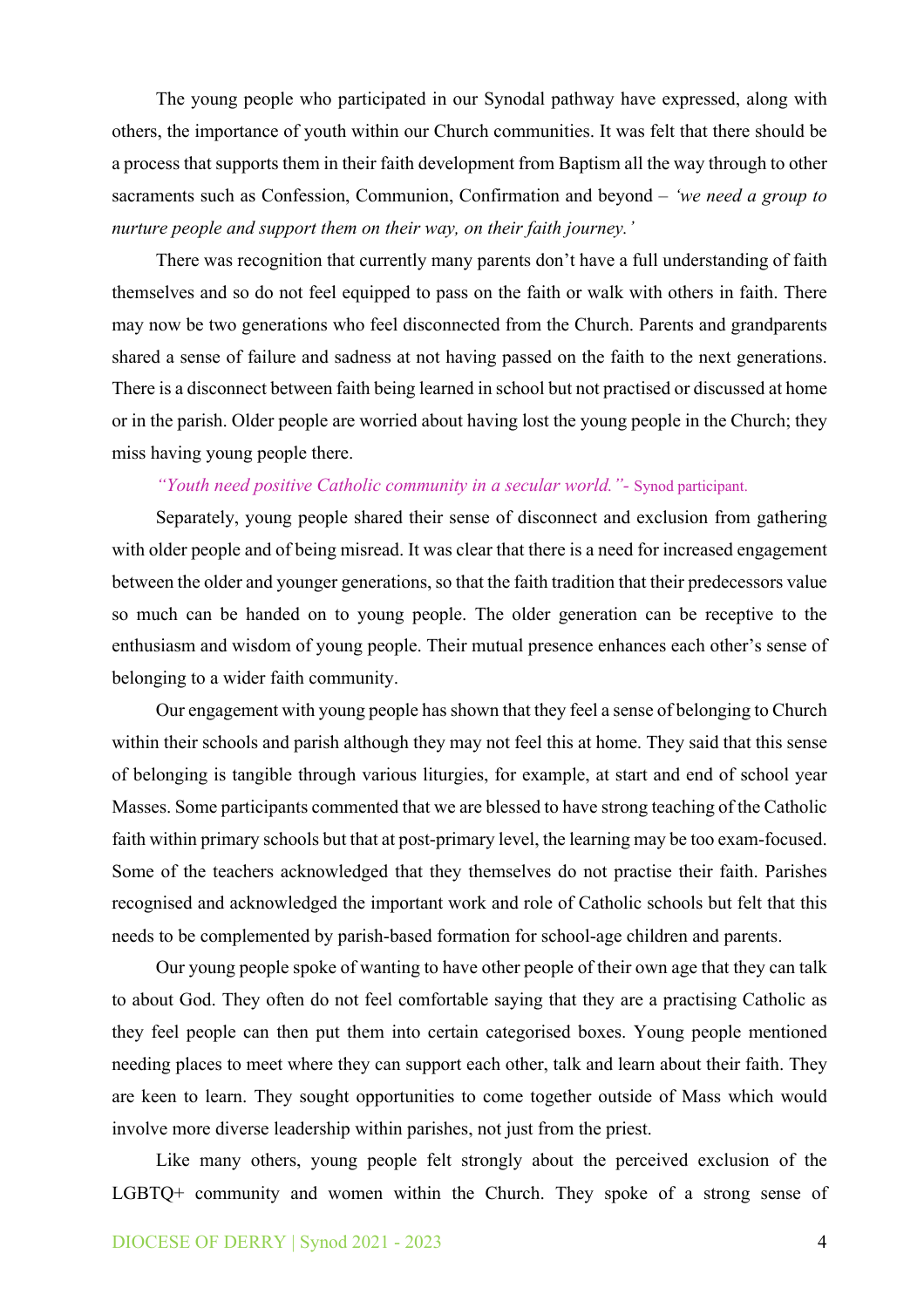condemnation by the Church, especially of women, particularly around sexual issues like pregnancy outside marriage, contraception and abortion.

It was stated by our young people and in the wider listening that women have a lack of power in the Church and that this imbalance needs to be addressed. There were many references to the lack of meaningful roles for women within the Church. Despite being very visible in a range of volunteer roles in the parish, it was highlighted that women are absent in decision making and leadership roles.

*"Women have been the mainstay of almost every team and committee I have been involved in over the years"* - Synod participant.

The groups mentioned most frequently in parish conversations as being excluded from the Church were gay people, those who are divorced or separated, and those in second relationships. Irish speakers, liturgies and prayers in Irish were also mentioned.

In the conversations in the Derry City deanery, it was expressed that many people in our diocese are still suffering from the effects of the Troubles. The problems of addiction issues, suicides, tragedies involving young people, and poverty are very prevalent. Those affected by such issues may feel isolated, are searching for connection and feel helpless. The usual support networks of family and community may be failing them, and although they may have an underlying faith, they may not be physically or mentally able to practise it or even to experience that they are an important person loved by God. Some priests shared that they have to move between dealing with very emotionally difficult situations to more joy-filled parish events at a moment's notice. Participants expressed a concern that parishes need to reach out more actively to those who feel scarred by poverty and loss.

Building communion requires work from all the baptised. The priest may not be any more skilled than his parishioners to do this alone so it requires effort from everyone. Developing the work of Parish Pastoral Councils/ Leadership Teams was mentioned. All of this was recognised as being a challenge. By getting to know more people and building relationships, we can also identify those who can become more actively involved in various aspects of parish life.

### **b. Participation**

We celebrate substantial lay involvement in many areas within our parishes including Eucharistic Ministers, readers, music ministry, flower arrangers, baptismal groups, organising rotas, cleaning. We have heard that the laity, especially women, should be involved in other more significant leadership and teaching roles. This is not just because it will take some of the burden off the priest, but because it is part of each person's mission as a baptised Catholic. It was said that people like to be asked to participate, though personal invitation is often needed; the response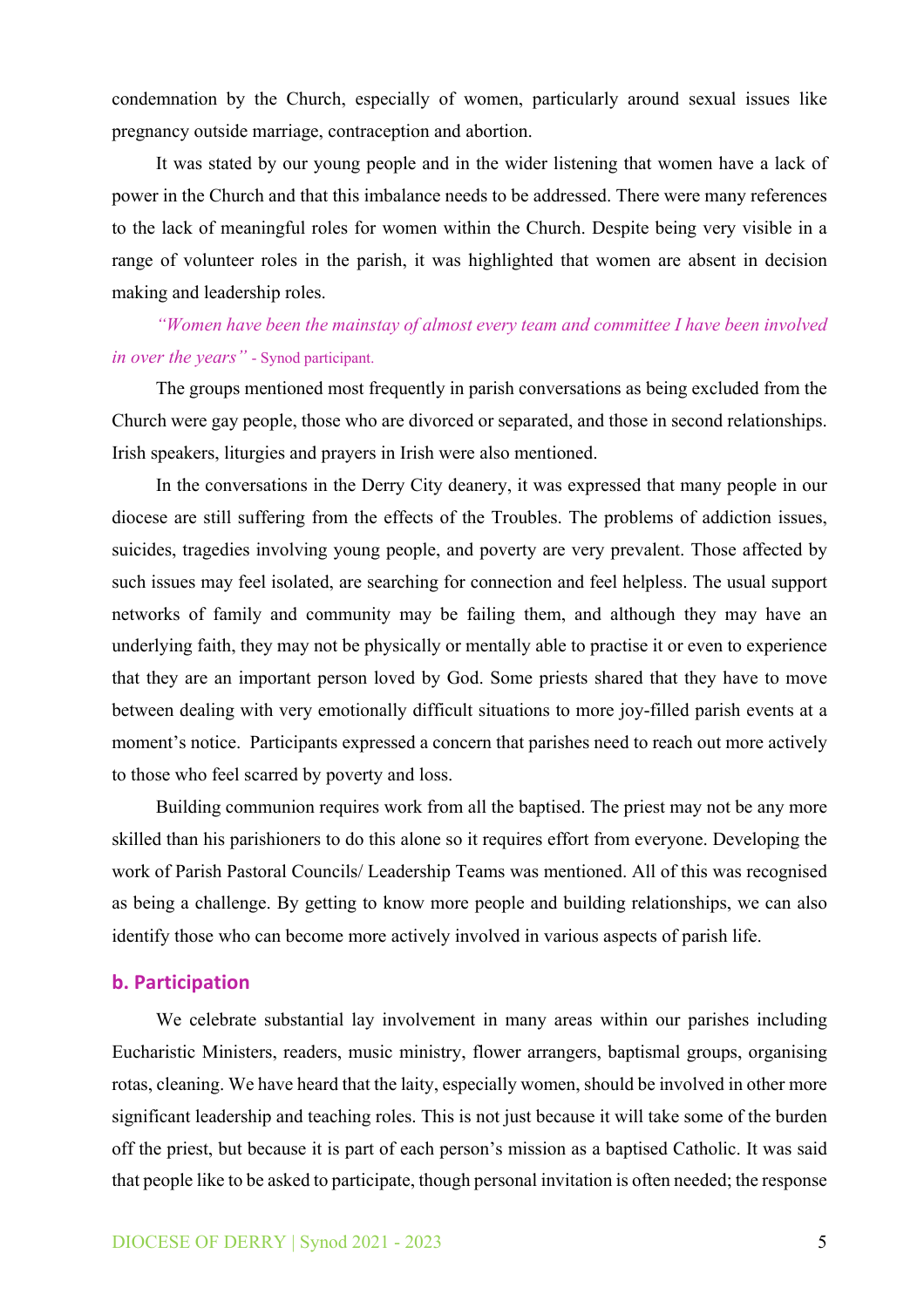may be better if the request is from 'a recognised person' within the parish, e.g., a priest or sacristan. In some cases, the laity may be better placed to communicate to others in less 'churchy' language. This type of communication led by a lay person speaking at Masses in the parish was demonstrated successfully in at least three parishes who participated in this listening process.

#### *What hinders people from being active in your parish? "Fear of standing out"* – Synod participant

While it is recognised in canon law that the ultimate accountability for the parish lies with the parish priest, it is felt that the responsibility should be shared. It was felt that a gulf exists between being a listening Church and the current model of Church, and both lay people and priests will need support in walking this path. There was frequent mention of the positive leadership, the affection and the respect that people hold for their priests and the Bishop, and the importance of the role of the priest in the parish. Several people spoke of being encouraged by their priest to become involved in parish ministry. Lay people have a wide range of skills that can complement the work of the priest and it was recognised that lay skills and knowledge need to be supported and developed in parishes.

There may be a reluctance from some priests to let go of some of the roles that they have always been involved in. One priest spoke of a question about the identity and role of the priest in a Synodal Church where the voices were mainly lay. He described how some priests are feeling *'edged out'* with diminishing power and relevancy and that is *'sore on the psyche.'* He said that priests need assistance in being a priest in a different way in a Synodal Church. Other participants spoke of the importance of priests and lay people walking together in learning about and living out a Synodal Church. This collaborative way of being parish could support both priest and people in further deepening their pastoral and spiritual lives. Parishioners may also be hesitant about certain roles being carried out by laity. Some priests wanted to allow the laity to speak openly and honestly and so took a step back in the Synodal process to facilitate this. There is a psychological and theological shift needed to adopt the Vatican II model of Church as the people of God, where everyone is using the gifts they have been given by God. There was a widespread belief that a circular model of parish is better than a hierarchical model, where priest and laity work alongside each other.

The permanent diaconate role was raised in many conversations, along with the ministry of catechist, the ordination of women, allowing priests to marry and welcoming back married priests as a means of addressing the falling numbers of priests and the decline in vocations to the priesthood compared to in times past. It was understood that a formal method of formation of laity is recognised as a necessary requirement if they are to take on more significant roles. This formation should be ongoing, for both priests and laity. Formation would give the laity confidence and knowledge to competently carry out a variety of other recently introduced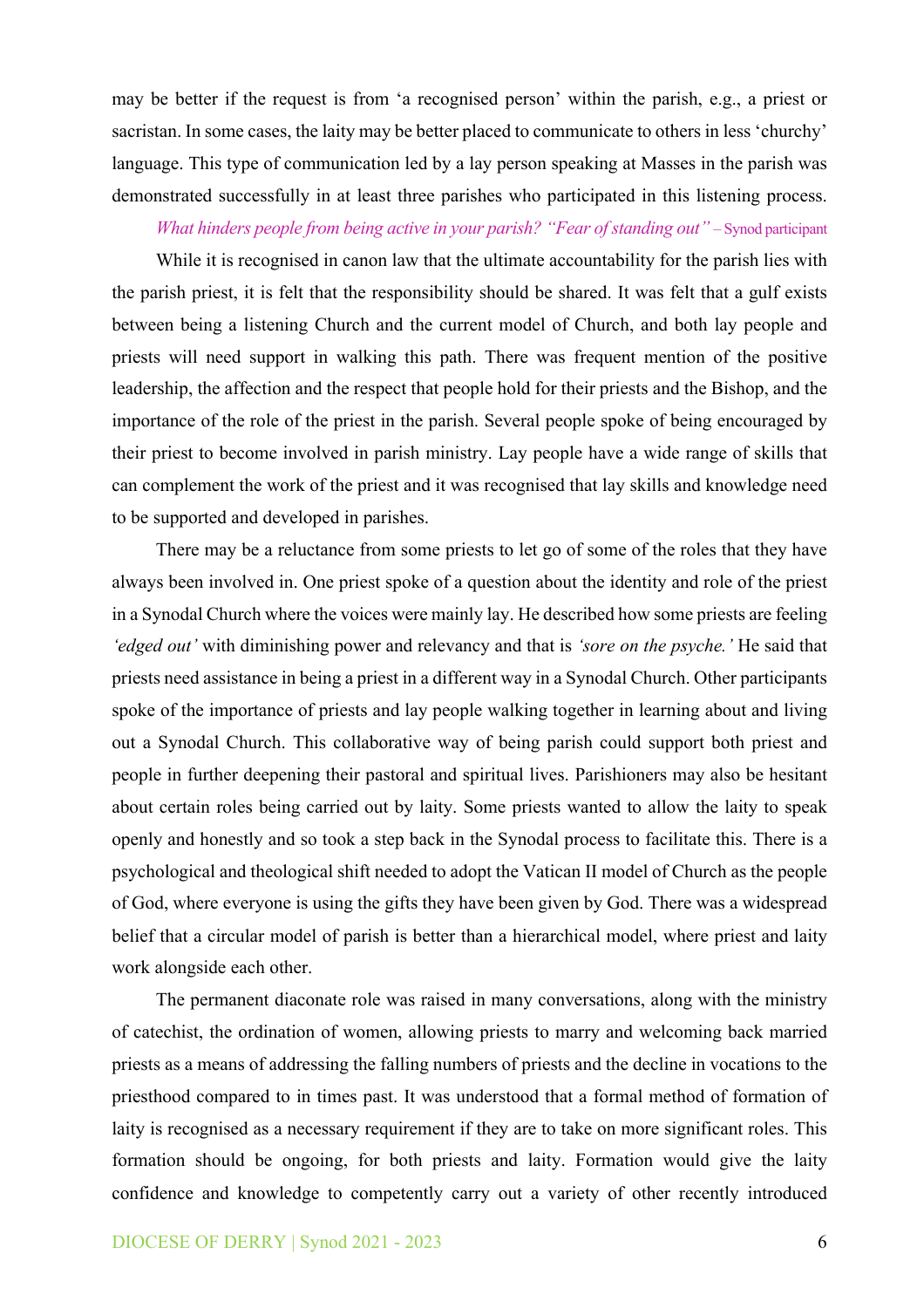ministries, e.g., Lector, Catechist, and Acolyte. There is recognition that this would require financial commitment from parishes and/or the diocese; we have traditionally devoted resources to upkeep of buildings, but much less has been spent on faith formation.

Many spoke of there being great grace and value in having young people participating in various groups and ministries. They bring fresh ideas and perhaps challenge the more traditional mindset. We have faith initiatives such as the Pope John Paul II Award. This Award enables young people to develop their faith and to participate in their parish and wider community. The key is to make this participation sustainable so that connections which have been established are nurtured and expanded. Young people indicated that they are interested in other areas such as environmental issues and social issues which tap into their natural sense of justice.

Young people and women have so much to offer but roles are limited within the Church. It was said that the focus has often been on vocation to the priesthood and religious life rather than other vocations that God has called people to do, even if on a temporary basis.

The other aspect of participation is being more fully engaged in the Mass and other liturgies. This is greatly enhanced if there is a better understanding of our faith. There was a widespread desire among participants to learn more about their faith and many believed that adult faith formation should be available within, and between more parishes. This will be a refresher to those who learned it at school but may be the first time that some people have gained an understanding of the riches of Church teaching. This may be offered to parents of children participating in the Sacraments, and developing their own faith and helping them to discuss it with their children. This deeper understanding could have a ripple effect within the parish, touching other parents and leading to more active participation in other roles. Faith participation programmes such as 'GIFT' and 'Do this in Memory of Me' have been mentioned frequently as examples of engaging with children and parents. It was felt that young people respond to projects and through projects faith can be deepened. With further training and investment, parishes felt such programmes could bring more lay leadership and build the parish faith community. It was mentioned that the diocese could learn from the organised faith formation programmes of the Syro Malabar community among us.

An enthusiasm for introducing children's liturgies at Mass was widely expressed as well as more opportunities for 'tailored' Masses and liturgies for specific audiences such as children, young people, cultural groups, people with special needs, families of and those with addictions. This would help build more inclusive communities and recognise that one type of liturgy does not necessary fit all. Many highlighted that we need to continue to come together to listen all the time as opposed to a one-off exercise.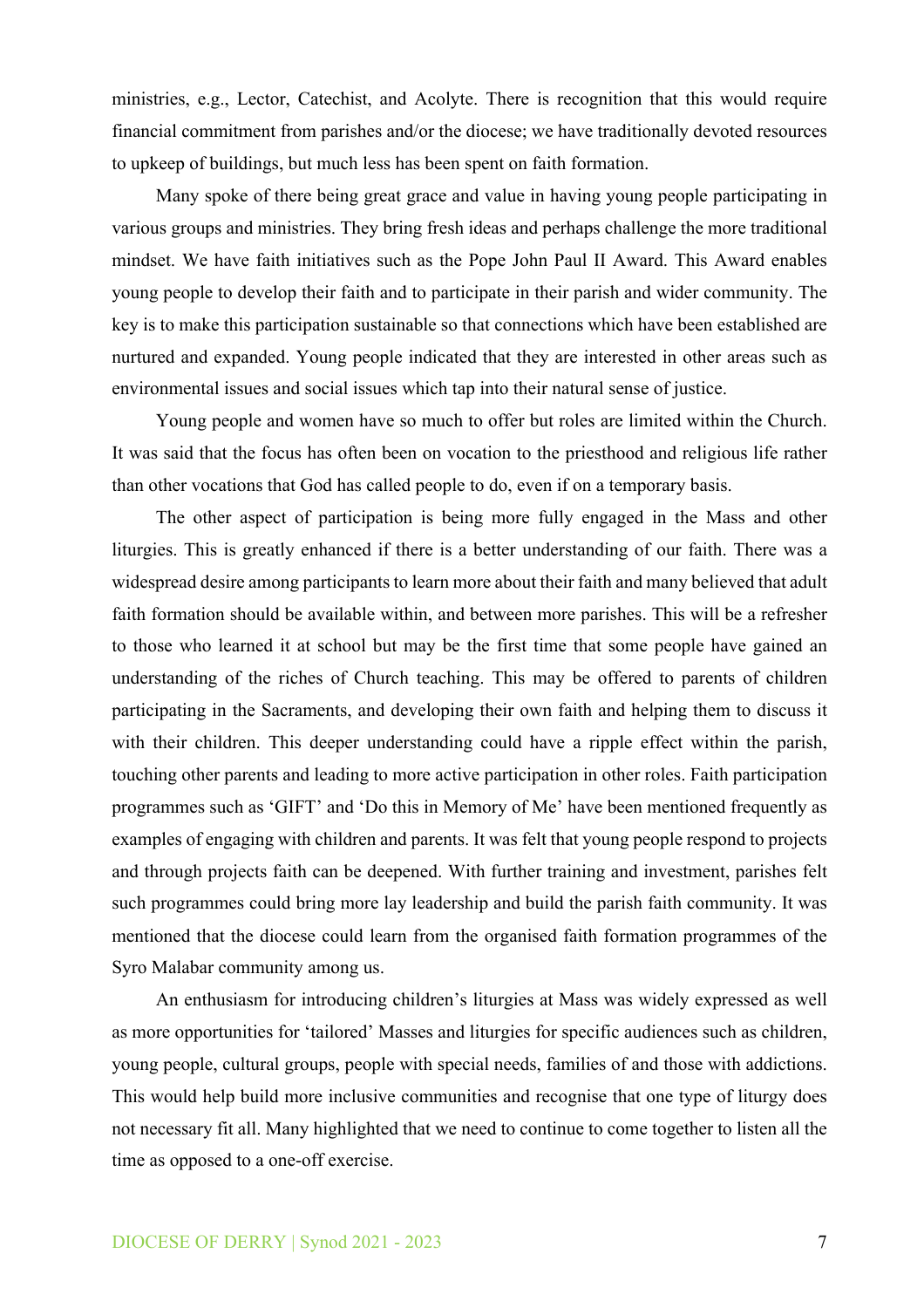The topic of the homily was raised. In order to enhance the liturgy, it should be based on the scripture just proclaimed and, in particular, its relevance to the listeners' lives today. If the homily is overly long or a very theological script, it is difficult for the listeners to actively listen throughout its duration. A few relevant, succinct points are of more benefit.

It has been indicated that some people have taken their faith for granted, expecting the sacraments when they want them but having little understanding of their own responsibilities as baptised Christians. Organised diocesan and parish pilgrimages, prayer vigils, retreats, missions and novenas were frequently mentioned as powerful sources of community and sharing of faith.

#### **c. Mission**

There is a sense that people want a broader definition of mission in the Church. It isn't just about those who are perceived as belonging to 'the club' – there is a need to outreach to those who are not active members of the church community. Sunday Mass attendance is not the only measure of the health of the Church. The definition of a 'good Catholic' usually revolved around whether they attended Mass on a Sunday, but there are many good people who express their faith in other ways but don't attend Sunday Mass. They feel more comfortable at other Masses or liturgies for particular purposes, e.g., Masses for those suffering from addiction or mental health issues, Masses for some minority groups and Mass in different languages. These may be Masses which are held less regularly than on a weekly basis.

One parish specifically mentioned *'a deepening awareness of the hidden existence of financial hardship within the parish.'* This *'reality of such suffering hiding in plain sight'* has prompted them to focus on this through a parish mission.

Mission to other world faiths and to non-believers was described as something that younger people are more comfortable with than are older people. It was felt that there is good engagement in providing support to those in poverty through food banks, sponsorship and over-seas aid projects.

During our listening process, we have heard very contrasting views on what it is to be Church. This exists among people of all ages, not just among the older generation and across our four deaneries. People want an invitation to grow and they have many hopes and dreams. But one person's hopes and dreams of Church may be another person's fears, and there is a need to be respectful to all involved. Learning from the work of baptism and bereavement groups and other examples of good practice across the diocese was referenced.

Participants wanted to feel empowered through training and formation, though not necessarily professional, theological training. They said that training needs to be more focused on developing the individual's gifts as well as understanding and reflecting on the basics of the faith, rather than getting an academic qualification.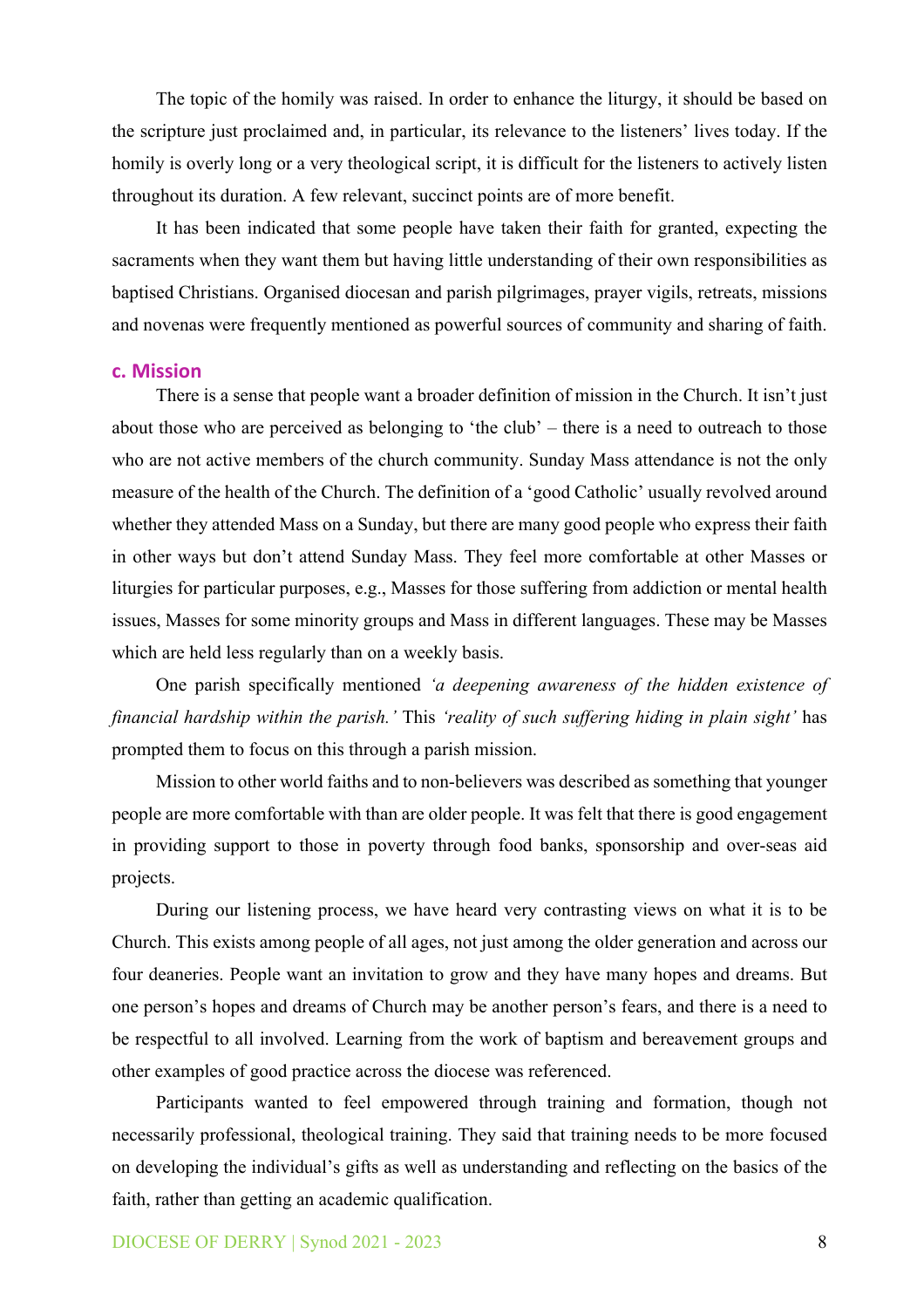## *"[Do] we know enough about our faith to discern the will of God?"* - Synod participant

It was felt that there are many who need healing within our communities and clarification about the type of Church they are returning to. One person highlighted that when inviting people back to church we cannot invite them back to the same model of Church that they left. Many felt strongly that we need to reach out to those who are marginalised to help them experience the love and acceptance of Christ but do not know how to do this. Their presence in the Church enriches the community. Imaginative ways could be used rather than the more traditional forms of being church. For example, there may be scope to use some church grounds for allotments to help with mental health issues and engage with some groups. This would also link with our responsibility to the earth and creation.

Mission can start small using the example of 'cells' from the early church. This may be an environment in which some feel more comfortable to practise their faith. This can also start at the family level, recognising the importance of parents and grandparents in faith development. Formation of small prayer groups was mentioned. These pockets of faith can grow and have a huge impact at parish and diocesan level.

Small gestures can be powerful, leading by quiet example - 'Preach the gospel every day, sometimes use words'. There was a recognition of the need for agape (selfless love putting the other first) and commitment. We need to recognise and reach out to those who are lonely.

The idea of mission can be counter-cultural. It is often not easy to speak of church especially in the Northern Ireland context. There are significant challenges to mission including secularism, relativism, liberalism, media, lack of confidence/access and lifestyle choices. All of these can lead to fragmentation in people's lives.

There needs to be an authentic mission. It is important not to dilute the message of the Church just to be popular. However, the message of the Church can be expressed in many ways, ranging from the very traditional preaching of rules to a mercy-filled message which should fill everyone with love and hope. The message should be delivered with compassion keeping in mind what Jesus would say and do. This might lead to a better model of Church.

# **3. Conclusion**

• For those who participated in the journey, this turned out to be a process marked by much more enthusiasm than rancour. The findings in many ways were in harmony with the three parts of the 2018-2021 Diocesan Pastoral Plan '*God is Love' <sup>1</sup>*. The deliberately prayerful

<sup>1</sup> Diocese of Derry - [God Is Love \(derrydiocese.org\)](https://www.derrydiocese.org/god-is-love) The Plan's pastoral themes were – Build Welcoming and Inclusive Communities: Be Disciples of Jesus Christ, Growing in Faith Together: Work to Make Jesus Known and Loved.